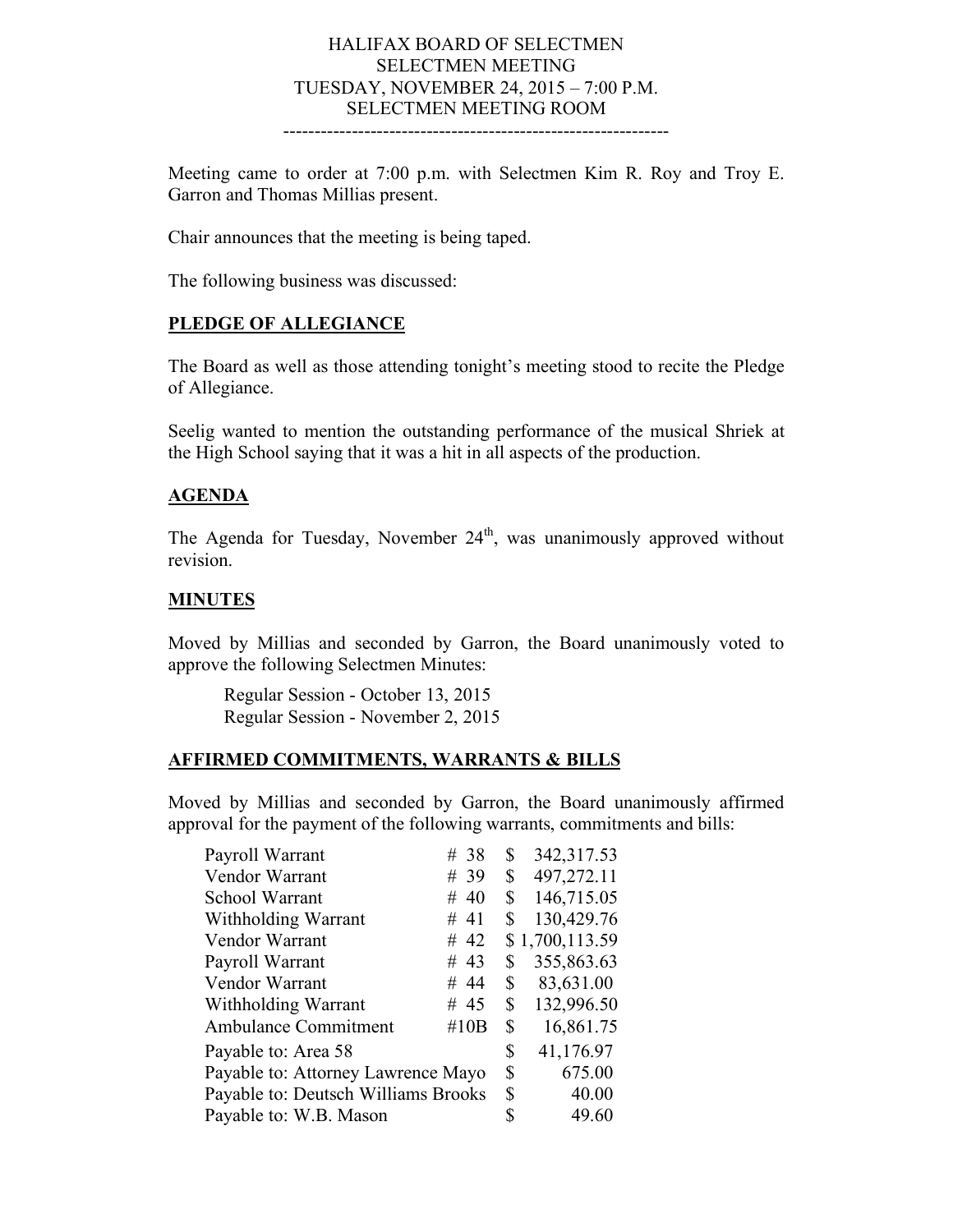### **APPROVED WARRANT**

Moved by Millias and seconded by Garron, the Board unanimously approved payment of the following warrant:

Vendor Warrant # 46 \$ 315,022.23

Moved by Millias and seconded by Garron, the Board unanimously approved payment of the following Selectmen bills:

|                                                                     | 27.94 |
|---------------------------------------------------------------------|-------|
|                                                                     |       |
| Aquatic Control Technology (project completion report)  \$ 1,000.00 |       |
|                                                                     |       |

The Board acknowledged payment to the Treasurer for the following turnovers:

| TURNOVER | AMOUNT          |  |  |
|----------|-----------------|--|--|
| 2016-13  | \$<br>250.00    |  |  |
| 2016-14  | \$<br>41,176.97 |  |  |
| 2016-15  | \$<br>1,470.00  |  |  |
| 2016-16  | \$<br>1,200.00  |  |  |
| 2016-17  | \$<br>1,250.00  |  |  |
| 2016-18  | \$<br>225.00    |  |  |
| 2016-19  | \$<br>250.00    |  |  |
| 2016-20  | \$<br>700.00    |  |  |
| 2016-21  | \$<br>125.00    |  |  |
| 2016-22  | \$<br>700.00    |  |  |
| 2016-23  | \$<br>595.00    |  |  |
| 2016-24  | \$<br>125.00    |  |  |

## **GENERAL MAIL / DISCUSSIONS**

### Mattress Grant

The Town, through the efforts of the Recycling Coordinator, Susan Johnston, has received a grant of \$9,600 for a mattress recycling program. Susan is working on completing the paperwork and should be ready for signature on December  $8<sup>th</sup>$ .

### Agreement - Lakeville Kennel for Strays

Seelig has talked with Chief Broderick and Cathy Drinan and they have no objection in continuing with the agreement the town has with Lakeville house the Town's stray or surrendered dogs.

Moved by Garron and seconded by Millias, the Board unanimously voted to authorize Seelig to contact the Town of Lakeville to renew the agreement.

### ABCC Going More Electronic

ABCC is thinking about processing renewals online and is asking municipalities to fill out a survey with their thoughts and concerns. Listed below are questions that ABCC is asking and following the questions are the answers that the office is going to provide to them.

1. Would it be helpful if licenses could renew their licenses electronically, which then have to be approved by the Licensing Board? Yes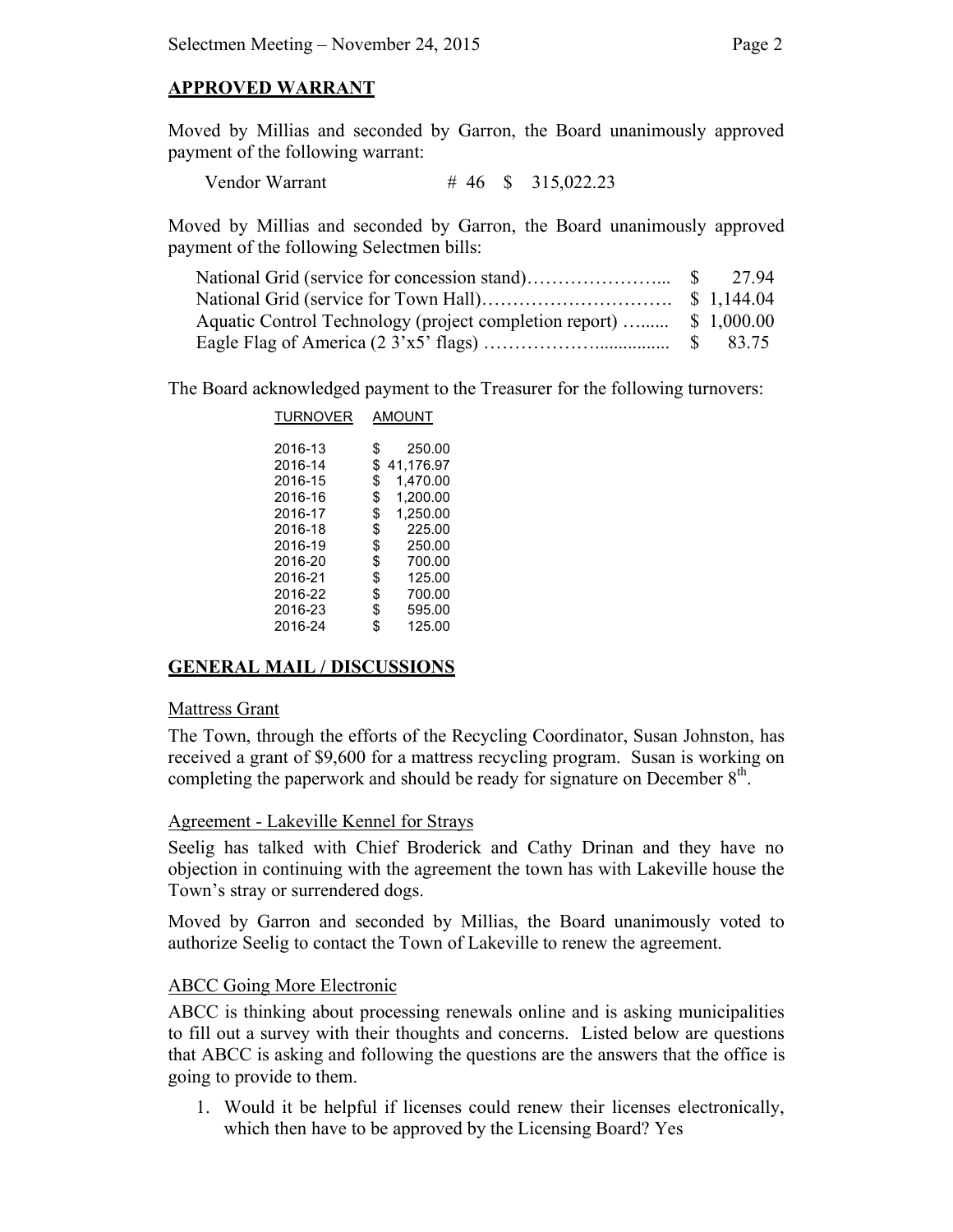2. Would it aid your municipality's renewal process if ABCC sent the renewal directly to your licensees?

> We would prefer that the forms be sent by the Town as there is always information to provide and request and it is easier for the Town to deal with renewal issues.

3. Would it be helpful if licensees could attach the documents that each Local Board requires through the Elicensing system?

> We'd rather see everything to confirm that they have sent them and the documents are in good order.

Garron was concerned about information getting stolen.

- 4. Would it be helpful if the Licensing Board could notify the ABCC or make corrections to the license information electronically instead of using the red ink paper method? Yes
- 5. What are the major issues your Board encounters during the annual renewal season?

Getting license holders to renew on time and submit the necessary papers.

- 6. In addition to the ABCC renewal form, how many documents does your Board collect from the licensee to approve their renewal?
	- 3. Workers' Compensation Affidavit, copy of Certificate of Insurance for workers' compensation & attestation form.

Garron asked if this was just for renewals or violations also and Seelig said just for renewals.

# **SCHEDULED APPOINTMENTS**

## *Chief Viveiros – Staffing*

The Chief brought in with him a proposal for new staffing plan that was put together is supported by the Fire Department Study Committee. He began by saying that from before 1986 people wanted a career as a firefighter and stayed at the same department until they retired but now and individual is only staying for a couple of years and then seeking other employment within the surrounding towns as they are paying more for their firefighters.

A handout was given to the Board and Chief Viveiros went through each page. A copy is attached hereto and made an official part of these minutes.

*Page 2* Current Staffing

*Page 3* Operational Deficiencies

The chief mentioned that it is tough when you are at home doing work when as call comes in as you are dirty and residents do not want personnel arriving in work clothes and dirty to help them.

*Page 4* Excerpts from past Town Reports.

*Page 5* Call Volume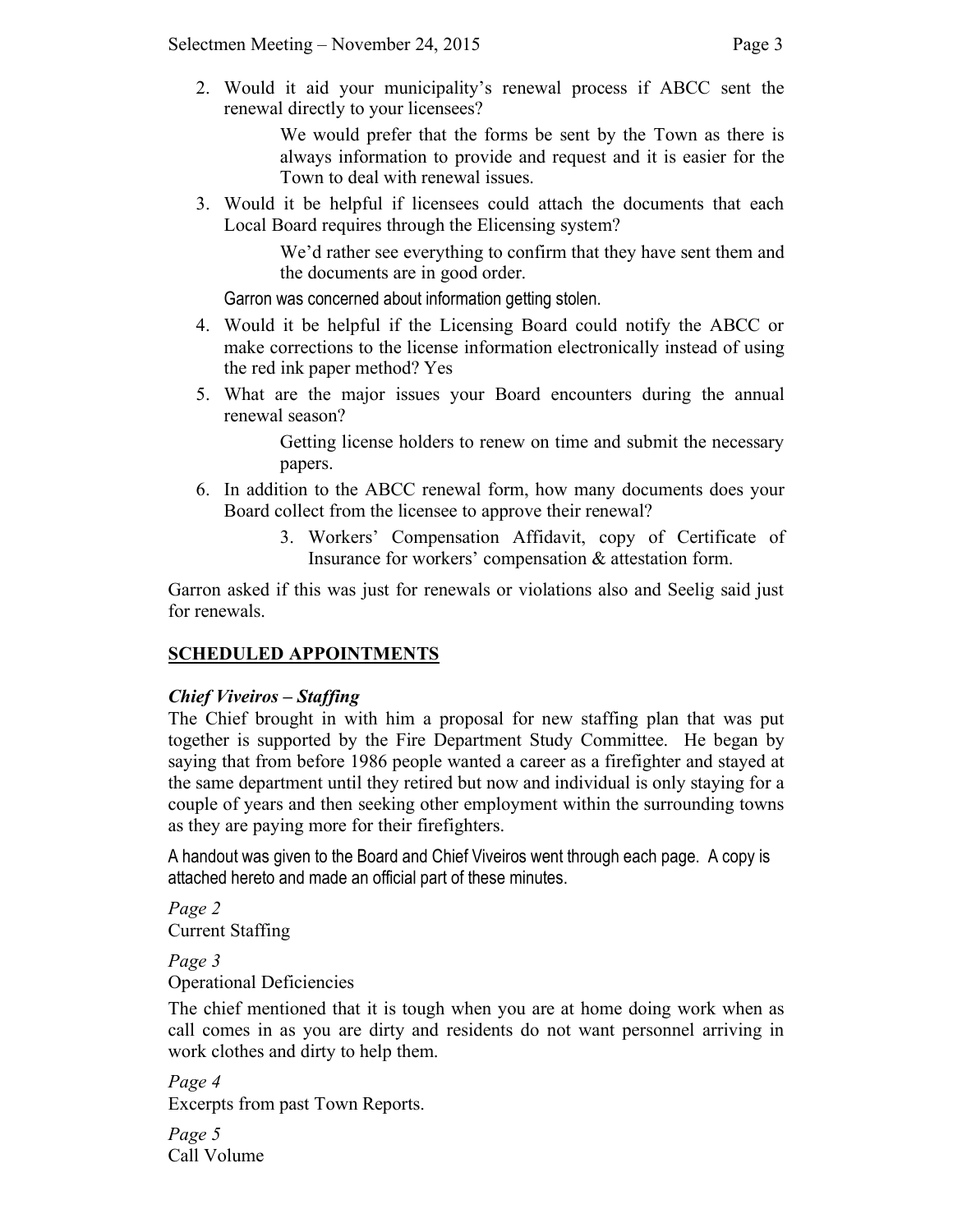*Page 6*

Per Capita Fire Protection Cost

*Page 7* Population/FF'S Per Group

*Page 8* Incident Analysis

Most incidents occur between 7am and 7pm with a decrease throughout the night.

*Page 9* Additional Staffing

# *Page 10*

The chief thinks call department will be better trained and will create an incentive. Also full-time members will be there during peak time of the day and will help assign projects as they will be working four days on in a row.

## *Page 11*

The estimated balance of \$163,584 for 2017 and \$149,577 for 2018 could go to the General Fund or reduce the levy.

Roy said that they went with the most expensive employee we could have and have come in with a plus of \$163,584.

*Page 12* Benefits

Garron asked if this would help with the turnovers in the department and the Chief said for the full-timers he hopes it is going to be a positive but there will always be turnovers with the call firefighters. Garron added for this program to work, you need your staff to be consistent.

Millias said the key thing is that the Chief is building incentives and has been able to keep employees. The chief said that at this time the morale for the full-timers is high and he has not seen a turnover in the last year and a half. Roy said that this proposal helps put the full-timers and call on the same level and the call move on to full-time. She added that this was great that he waited a good year and looked at all the avenues and did some research and they used the eighteen towns, not the usual ten towns so no stone got unturned.

Garron thinks trust is a good thing and thanked him for all the grants he sought out. The chief said that the people have seen improvements. He said this is an unconventional staffing plan and the bargaining unit worked with him on this.

Roy asked if anyone had any questions and Millias said he would like to look at the plan. She then said in order to implement the plan the ambulance fees would have to be change, which will need to be done at a Special Town Meeting. Hence, in order to use the increased ambulance fees as revenue for the Annual Town Meeting a STM will have to take place before May.

# *Jakob Burgess Eagle Scout Project Proposal*

Jakob began by saying that he is a freshman at Silver Lake High School and is working towards his Eagle Scout. For his Eagle Scout project he would like to refurbishing the eight benches, stage and railing of the Halifax Outdoor Amphitheater that is over at the library. His plan is to replace the boards with plastic decking boards. He printed out printed out ideas for the Board to see. Roy asked if the boards would be like trek and he said yes. Garron then ask how was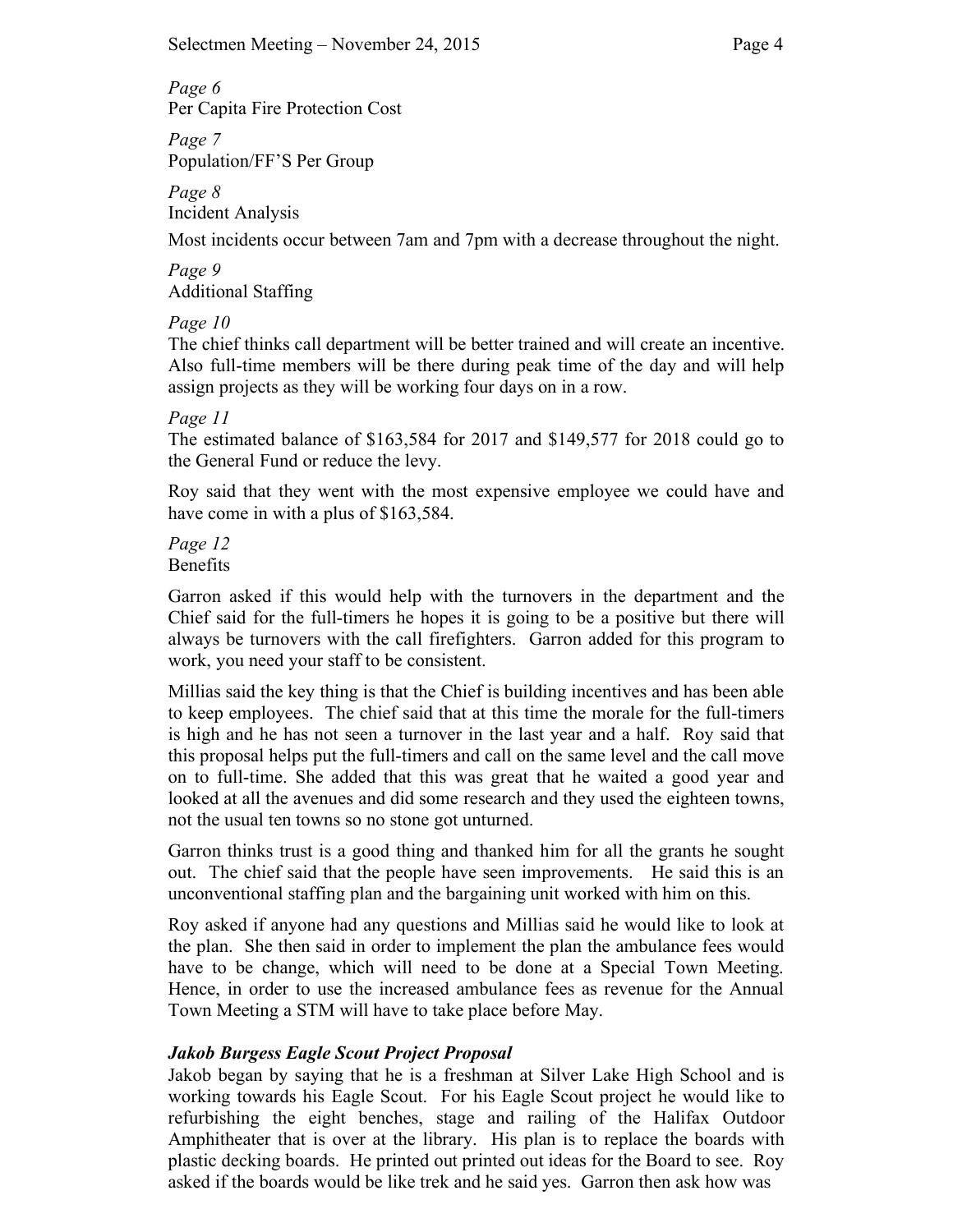he going to pay for this and he said at this time he has not made up a budget but have thought of the materials. Garron suggested that he go to a lumber company as they may donate some material.

Moved by Garron and seconded by Millias, the Board unanimously approved Jakob Burgess' Eagle Scout project that was presented to the Board.

Moved by Garron and seconded by Millias, the Board unanimously voted to authorize the Chair, Kim R. Roy to sign the Jakob Burgess' Eagle Scout service project proposal.

## *Michael Connors – Eagle Scout Project Proposal*

Michael would like to redo the *Halifax Athletic Fields* sign that is located on Plymouth Street between the fire department and the school. His plan is to make it bigger. He would also like to do some landscaping with some plantings around the sign and use cement blocks instead of the existing wood that is there now.

Roy asked that he plant low maintenance plants because over time they get over run. She also asked how much larger would the sign be and he said big enough to catch your eye. Roy mentioned that he would need to work/run it by John Shea from the Historical District Commission on the design of it. Michael said he will not change the color as it will be the same thing but bigger. Roy thought this was a great idea.

Moved by Garron and seconded by Millias, the Board unanimously approved Michael Connors' Eagle Scout project that was presented to the Board.

Moved by Garron and seconded by Millias, the Board unanimously voted to authorize the Chair, Kim R. Roy to sign Michael Connors' Eagle Scout service project proposal.

The Board thanked both boys for taking on these projects.

## *Stop Sign - 12th Avenue and Lingan Street*

Seelig said that he has received three e-mails from three residents who are in favor of having a sign put up at the above location and two of the residents also would like a sign at Eleventh Ave.

Chief Broderick said that the Traffic Study Committee met regarding the stop sign request and he checked the regulations and with the Highway Surveyor, Bob Badore and this area does not meet the criteria of where a stop sign could be placed. He is not saying that the area does need to be monitored and the committee suggested maybe a *Slow* or *Children* sign. He can check with highway to see if there are signs down there to use.

Garron said that if a stop sign was put up you would have to edge out a bit before proceeding. Roy said unfortunately it is not easy to throw up a sign. Garron was uneasy about this as he feels there is a need for a sign but understands what the Chief is saying. He also said that most of the traffic comes through Eleventh Avenue.

Seelig explained that if a stop sign was put there and someone was to get pulled over for not obeying it then it was brought to court their attorney could question the sign being there as it does not meet the State Criteria.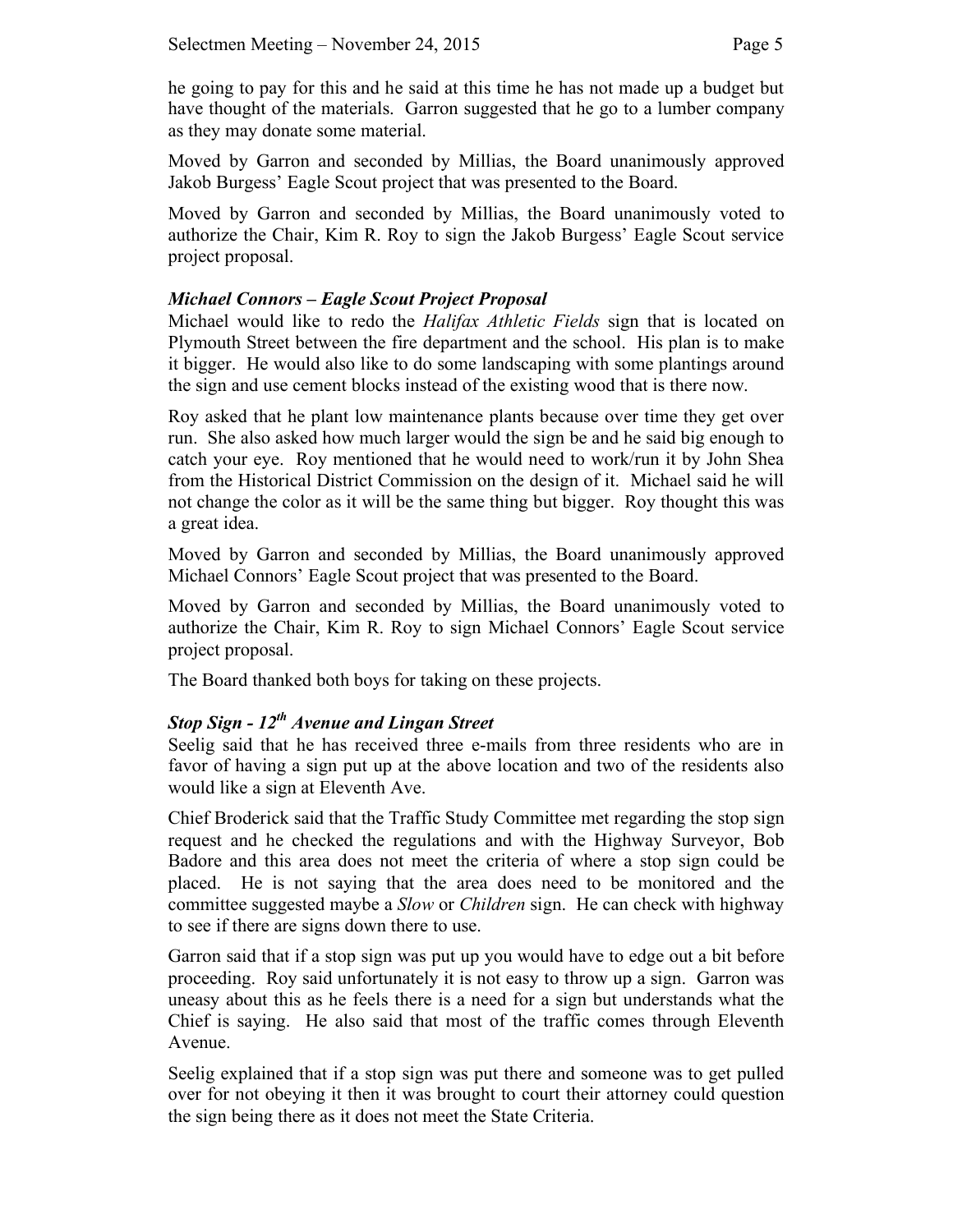Moved by Millias and seconded by Garron, the Board unanimously voted to deny the request for the stop sign at Twelfth Avenue with a letter of explanation for the reason of denying the stop sign.

Moved by Millias and seconded by Garron, the Board unanimously voted to put some type of signage such as drive slowly children or combination that would be placed on Lingan Street.

Chief Broderick will go down to the area with the Highway Surveyor to see where the best placement would be for the sign. He also said that if the residents recognize some of these cars either have a polite chat with them or let him know and he will be happy to follow up.

### Plymouth County Retirement/Union Personnel Contracts

The County sent out its annual request for updates. The Town is up to date with the contracts as they expire on June 30, 2016, or June 30, 2017.

The Council on Aging Grant (\$50,000) forms for the Building Planning are ready to be signed. The State put Barbara Brenton's name on so the Board needs to authorize her to sign.

Moved by Garron and seconded by Millias, the Board unanimously voted to authorize Barbara Brenton to sign off on the Grant.

# **GENERAL MAIL / DISCUSSIONS (CONTINUED)**

### Affirm Road Opening – 6 Ninth Avenue

Moved by Garron and seconded by Millias, the Board unanimously affirmed approval of Permit #2016-24 issued to Columbia Gas of Massachusetts for a 4' x 6' road cut tie in and a  $4' \times 10'$  road cut trench to install new service at 6 Ninth Avenue.

### Water Tank Repainting Project Update

Update from the Towns' engineer as of November  $16<sup>th</sup>$  states that the intermediate coat has been placed on the inside of the tank roof, they are continuing the prep work on the outside along with a primer coat. The work is now expected to be completed by the second week of December.

Millias said that he has talked with Keith Swanson and they revised the specs on the paint because of the cooler temperatures approaching. They paint they are using has been used and they are confident that the paint would work.

## **SCHEDULED APPOINTMENTS (CONTINUED)**

### *Finance Committee – FY2017 Budget Discussion*

Roy began by saying that typically, once a year we have a budget discussion to talk a little bit about the finances of the town. She asked Seelig to give them an overview of where things stood at this time.

Seelig began by saying that health insurance will be going up ten or twelve percent along with our pension rate but our biggest variable is the school especially the line items for Special Education and Vocational Education. Even though we know who is there now we won't know who will be there several months from now. We did over budget for this year so we will end up with a \$60,000 surplus in the vocational line item. Seelig has plugged in numbers for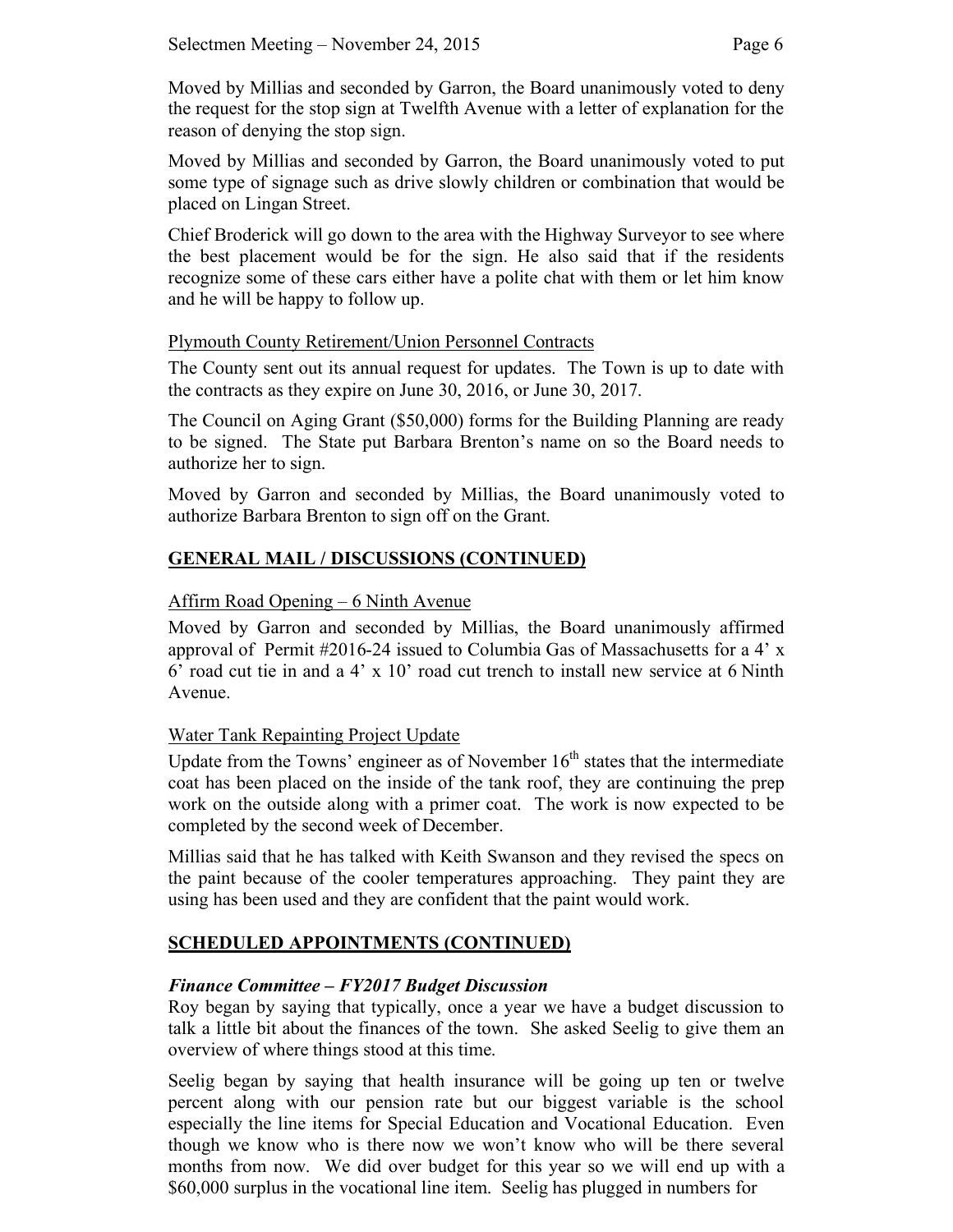wage increases for both school and non-school employees we are looking at a deficit but thinks we can make ends meet. Thinks we can maintain our level of services and pay people a fair wage but unless money comes in from other sources he does not think there will be funds to take on any new projects.

The other thing is we do not know what Silver Lake is asking for and what the other towns might be approving for the assessments. We do have an idea of what our step increase may be like and what wages may be with the bargaining units.

Roy asked Seelig when he did his projections did he have Sped go up 6.5% and if he built in step increases and he said yes on both as well as a cost of living increase of 2.5 % increase for the town and school. Roy also asked if he included steps for the teachers and Seelig said yes but it was just an estimate.

Gordon said that we had a .2% increase in population this year but we also have \$100,000 that we did not budget at the previous town meeting so right away we have to factor in the \$100,000 (Charlie has done). Also he would budget a 2.5% increase for Silver Lake which, would be great but he does not see them doing 2.5% and thinks it is going to be a much higher number.

Seelig stated that this is why it is important to be working with Kingston and Plympton on this and let Silver Lake know what the three towns can afford in order for Silver Lake to run their programs then Silver Lake will need to adjust their budget. He pointed out that when you sign a 3 year agreement with wages built in you have made that decision thinking you are going to be able to pull that off with whatever the towns are going to be able to give you and if the towns are not going to be able to do that then Silver Lake will have to decide what their priorities are and adjust within that window.

Roy said that we have to be realistic because they too have had increases that they can't control. She continued to say that in past years we talked about level service but it seems as if we are trying to micro managing their budget so maybe it would be better to come up with a percentage saying this is your number and making it work. So maybe we do the 2.5%, she said that she knows we have always tried to do level service and treat all the departments the same but that is not working.

Gordon thinks their level service is going to more than 2.5% for all the towns. Roy asked if FinCom has talked about sticking with the 2.5% at any of their meetings and Gordon said they haven't' but have been looking at things that are coming up and seeing if there is anything that can be regionalized among the towns. He continued to say that Silver Lake is going to try and have a budget in December and they will know the Governor's budget the last Wednesday in January and then will try and set up a meeting with the three towns for the first Monday of February. He thinks with the increases the overall tax bill increase by 4.4% (\$234). He also stated that the federal government announced that social security increase is zero so that needs to be taken into account and we have to take into consideration that the people at Town Meeting who are not getting wage increases.

Roy wanted to confirm that the Town is starting at a deficit and Seelig said yes. Seelig said that everything needs to be on the table at the very beginning and that we do not hold off on making decisions on one particular area. Roy explained that last year we did not expect the increase in Special Education and we were looking pretty good. Gordon did add that due to the numerous storms FinCom was not able to meet as often as they intended to.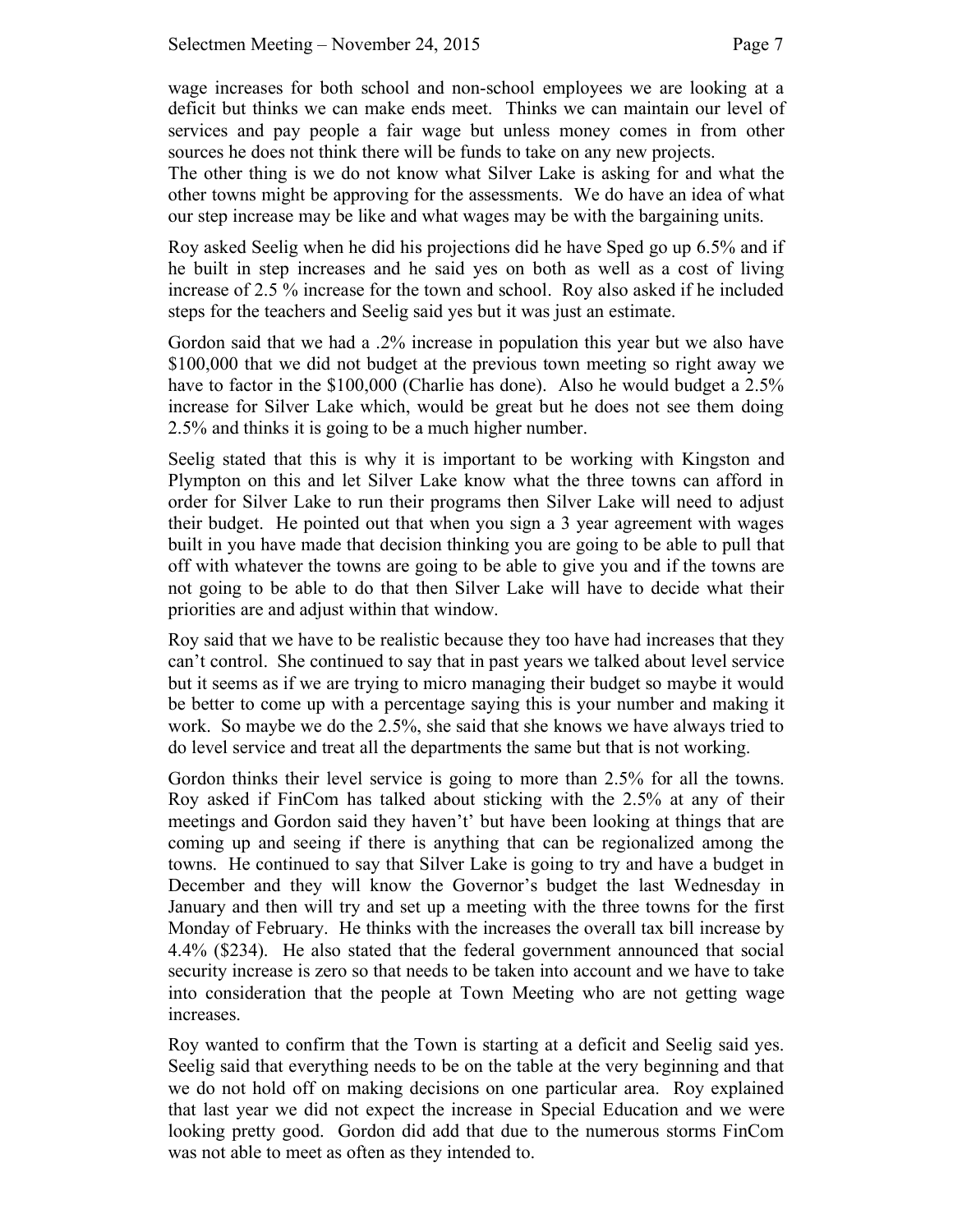Roy said that they need to talk about level service; maintaining the services we have and maybe come up with a number that Silver Lake can work with. She then asked when they should make that decision to give Silver Lake that kind of direction and Garron said January. Seelig said you need the Governor's budget, the cherry sheet and local aid numbers but also within a few days of that the Department of Education delivers the minimal contribution levels for the three communities and with the Silver Lake budget you derive what the assessment is going to be. Roy said that this meeting tonight is to talk about what the vision of the Board of Selectmen is and what we want to see go forward. Her hope by the end of this meeting is that the BOS gets a message out to the department heads giving them a direction of how they should be doing their budgets. Therefore we need to talk about if we want to do it differently with Silver Lake then what we have in the past. She asked Garron and Millias for their opinions.

Millias liked the idea of coming up with a percentage that Silver Lake can work with as it might be a better way to go instead of as Roy said to *micro manage.* Garron said that it depends on what departments you are talking to and what their idea of level service is or what it takes to level service. He asked what the 4% increase in the school budget was based on and Gordon said that it is based on the presentation that Mr. Tuffy did two years ago, the history of the step increases, retirement and health insurance.

Roy asked Garron and Millias if they have given any thought to priorities for the year and Millias said they have the school projects and Roy said as far as capital items the senior center initiative has been started which needs to be focused on this year. Garron thoughts were to service all the elements of the town and not just focus on any particular one. He said that he has been approached by individuals saying that 55% of the budget goes towards the schools and his response is that town meeting people voted that so if they wanted to change that they need to get involved. He understands that education is important but so isn't police and fire personnel and maintaining the streets. Millias added that it still has to be affordable for the people, which will be a challenge and take some effort.

Roy said that we want to provide the same service, education and staffing at the Town Hall that we have in the past. We are starting at a deficit and have been there before but we need to try and maintain. Again when we talk about capital items and we need a new roof (huge item) maybe windows and gutters at the school and a new Council on Aging (huge item). In addition we have the typical cruisers and breathing apparatus and one of the highway vehicles needs to be replaced.

### *Excess & Deficiency Account*

Seelig explained that Silver Lake will be receiving a "distribution" of \$1.4 million because of the split with Pembroke. The towns will not see checks from Silver Lake but the distribution will be used to reduce the assessments of the three towns during FY2016 and will result in \$382,457 remaining in the Silver Lake Assessment line item. Seelig is recommending that it not be used for operating for two reasons (a) the money is there for one time and (b) the E&D is the schools free cash and Silver Lake is allowed to keep a certain amount over their operating budget in their account. Roy thinks Halifax should develop a stabilization account to put that money in for silver lake as there is going to be long term improvements that need to be done to the building. This will like a savings account for whenever they need something.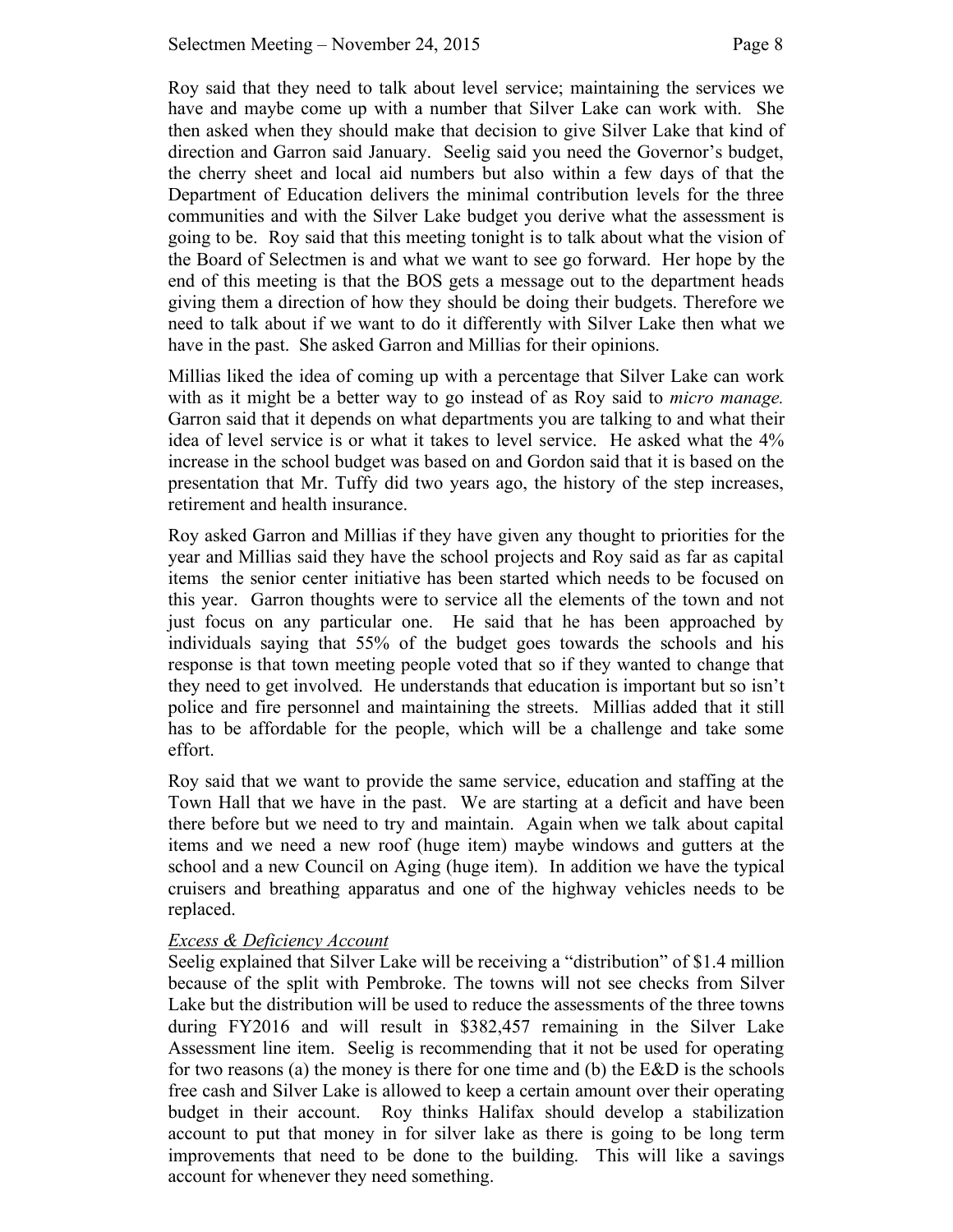Gordon said Silver Lake has a capital plan that they are going to want to fund this year and they are looking to take a portion of that money do it.

Paula Hatch, member of the Silver Lake School Committee, said that they do have a capital plan that needs to be addressed and would like to chip away at it and make some progress. She thinks that they all are under the understanding that it is going to be a tough year so she hesitates to say that they would look into to this account and they need to see what the numbers look like and go from there.

Roy said that her idea with the money coming back was for it to go into account for capital items at Silver Lake as it is a reality that items need to be replaced. This would be s separate stabilization account and the people would have to vote on the capital items for Silver Lake.

Gordon said personally he would put it in the stabilization account that Halifax has now because it would need a 2/3 vote but Roy was afraid somebody else would want to use it for something else and Gordon pointed out that they would have that opportunity to do that at a Special town Meeting. He continued to say that Silver Lake has phones that need to be replaced and the building does need to be maintained. If the money was to be put in a special account he does not think it would last two years with their capital plan for the items that need to be replaced.

Seelig said the message that should be sent is to maintain the level of service we have. He said there is always going to be the tension that the residents of the town have not seen any wage increases from their own jobs and Seelig understands that but the problem is that we will continue to see people leave our departments for better opportunities elsewhere because we are not able to meet the pay rates the other towns are offering. But in order to reduce the turnover as it may cost the Town money to entice people to stay here.

### *Special Town Meeting*

Roy began by saying said that Fire Study Committee has been meeting for last seven months looking at different aspects of the department and one area that come into light was that compared to other towns, Halifax has been undercharging ambulance fees. So as presented earlier this evening by the Fire Chief we are the proposing is to increase our ambulance fees but in order to do this it needs to be done at a Special Town Meeting. Seelig explained that we eliminate the By-law that was set by Town Meeting and bring it back to the BOS as it would make it more flexible for the Board to make decisions on the fee schedule and not having to go back to Town Meeting. Roy said that a STM needs to schedule as we would like to move forward to increase the fees so that we don't continue to lose potential revenue and so that we can have an estimate on the actual revenues coming in to support the staffing initiatives that we have. Seelig said the soonest we could have it would be January  $4<sup>th</sup>$  (1<sup>st</sup> Monday in January).

The Building Committee is looking at the possible expansion and renovation of the Council on Aging and bringing it into compliance. The Building Committee will be working with someone to come up with conceptual plans for \$4,500. Once that is done, the Town will use the conceptual plans to work through the designer selection process and contract with a firm for the architectural Plans stage for some amount, probably less than the remaining \$45,500 available from the State, then go to Town Meeting for sufficient funds to complete the construction documents and bids stage (total cost of these two stages may run \$100,000 meaning that the Town would have to come up with something like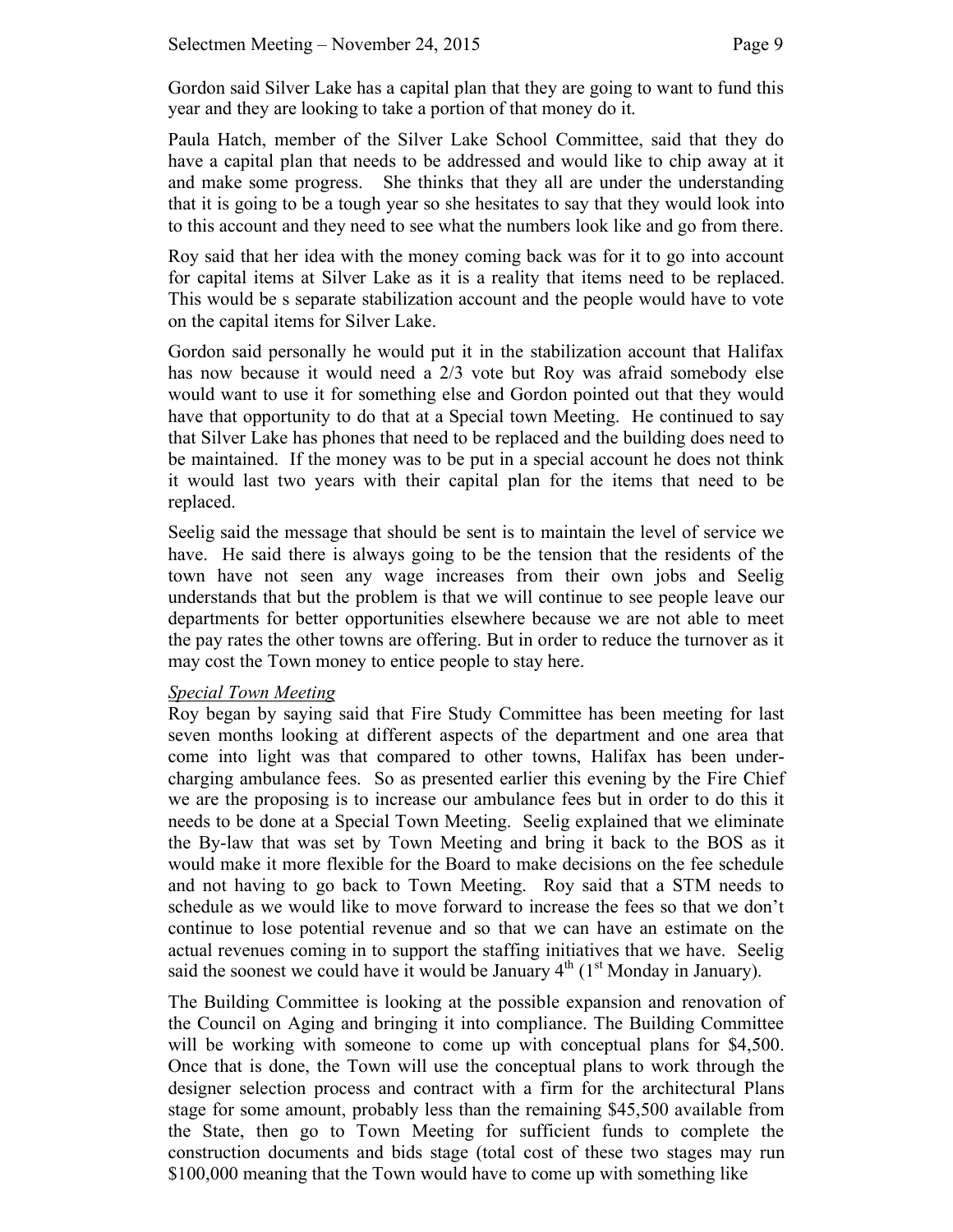\$50,000). If Town Meeting approved that appropriation, that work would be completed and we would return to another Town Meeting with bids in hand to try to obtain funds for the construction work.

Roy asked if this is what the Building Committee had in mind at last night's meeting and Millias said it got kind of muddled in the end because they were trying to work around all the deadline dates and other money that may or may not be possible. He thinks they left it to see what he can come up with by the third week in December because he was not sure if he could get a decent set of conceptual plans by that time. Roy said that they could set up an Article and pass over it and this will also give us the temperature of the people at Town Meeting for the project.

Garron asked what cost is to have the Special Town Meeting and Seelig said the new ambulance rates will offset the cost of Special Town Meeting.

Seelig explained if the Town Meeting was to be on January  $4<sup>th</sup>$  we would need to post two weeks before then and will have to check with the Town Clerk and the school about the logistics.

Chief Viveiros suggested that they do two Articles one authorizing the BOS to change the rates but a contingency Article that would change the rates in case the first one did not pass Roy asked if there were any other Articles and Seelig said he sent out an email couple of weeks ago and have not heard anything back.

Gordon asked about the tax on meal tax? Seelig explained that 75% would be will be added to your bill if you are in a town that has accepted this. A number of communities across the State have approved the local option. Garron asked where the money goes and Seelig said it comes back to the general fund to the town and for us that would be \$75,000 - \$80,000 per year. Roy asked if the Finance Committee made a recommendation and Gordon said they voted to recommend. He said that most of the towns surrounding us have the meal tax in place. Nikki thought that they talked about having a forum to ask the restaurant owners what they think about this before putting it on. Garron does not think it should be on the special. Seelig said if it was approved at this Special Town Meeting it would go into effect on April  $1<sup>st</sup>$  and if we wait and put it on May ATM it would go into effect on July  $1<sup>st</sup>$ .

Articles for the Special Town meeting in January will be Ambulance fees 1, Ambulance fees 2 and the Council on Aging project.

Seelig said that in the budget packets for the departments he is going to state that our priorities are to level service and retain employees in terms of providing them a compensation package.

Paula Hatch asked when Silver Lake would get the number they have to work with from Halifax and Seelig said that we will need to wait until we get the Governor's budget in January because there are too many variables.

Gordon stated that Kingston has already had their ATM in October 2015 and said they are going to level service for FY2017. Gordon just wanted to say that this is the direction they are heading and added the biggest question is what is going on with the school (thinks going to be large sum of money) and the Council on Aging Building.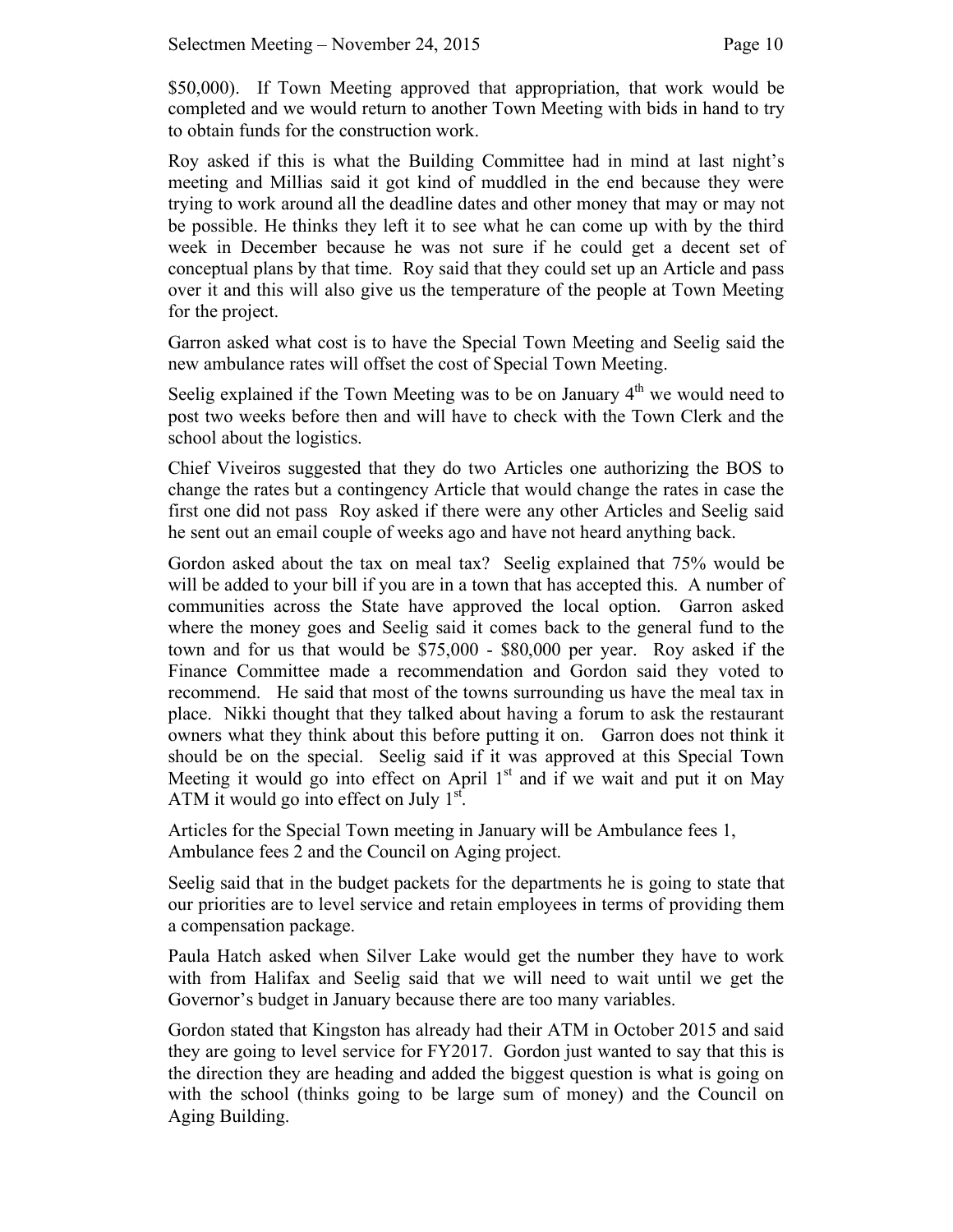## **GENERAL MAIL / DISCUSSIONS (CONTINUED)**

#### Chapter 40B/Blackledge Farm

The office has received notification from the ZBA of the settling of the financial accounts for this application as the Town received more money from the applicant than was spent.

### Selectmen's Meeting Schedule for 2016

The Selectman Assistant has developed the list of dates: the usual  $2<sup>nd</sup>$  and  $4<sup>th</sup>$ Tuesdays. There will be three week gaps between meetings in March and April, May and June, August and September and November and December.

### Burrage Pond Access/Elm Street

Christopher and Thais Kasmarek, owners of the property where the first access was (since closed once the State realized it was on Town land) sent a long e-mail listing their grievances with the old access and problems with the Burrage Pond Wildlife Refuge. No action needed tonight as one or both individuals will be at the meeting on December  $8<sup>th</sup>$  to discuss these matters. Seelig has sent Jason Zimmer of Fisheries and Wildlife copies of the correspondence from the Kasmareks so that he is aware of the situation.

### Alcohol Licenses/Limit by Entity

Several months ago, the Selectmen's Office had received an inquiry from Cumberland Farms about any available package store licenses as the State would be increasing the number that could be held by any one entity from five to seven. The ABCC has sent out a reminder about this change. Seelig stated that this does not mean the Cumberland Farms will be applying for a license, just that the Board should not be surprised if an application is received in January.

## Mosquito Control/FY17 Budget

There will be a meeting on December  $16<sup>th</sup>$  at the District Office to discuss the FY2017 budget. The Town's assessment is up minimally. Seelig does not plan on attending.

## MEMA Winter Review

There will be a teleconference on November  $30<sup>th</sup>$  to talk about planning for the winter and FEMA reimbursements for last winter. Seelig has notified public safety, public works, and the Board of Health. He does not plan on attending but wanted the Board to know about this.

### Columbia Gas - Fuel Assistance

Columbia Gas has provided the office with information regarding fuel assistance. Residents who would like more information should call the Selectmen's Office.

### Monponsett Pond/East Monponsett End-of-the-Year

Aquatic Control Technologies has sent the Board its end-of-the-year report for East Monponsett Pond and its work in the invasive weed program. That work was a success and a treatment will not be needed next year. ACT recommends having a survey done of East Monponsett Pond to get a "census" of the extent of the weed growth, a year after the treatment. There is enough money in the MTBE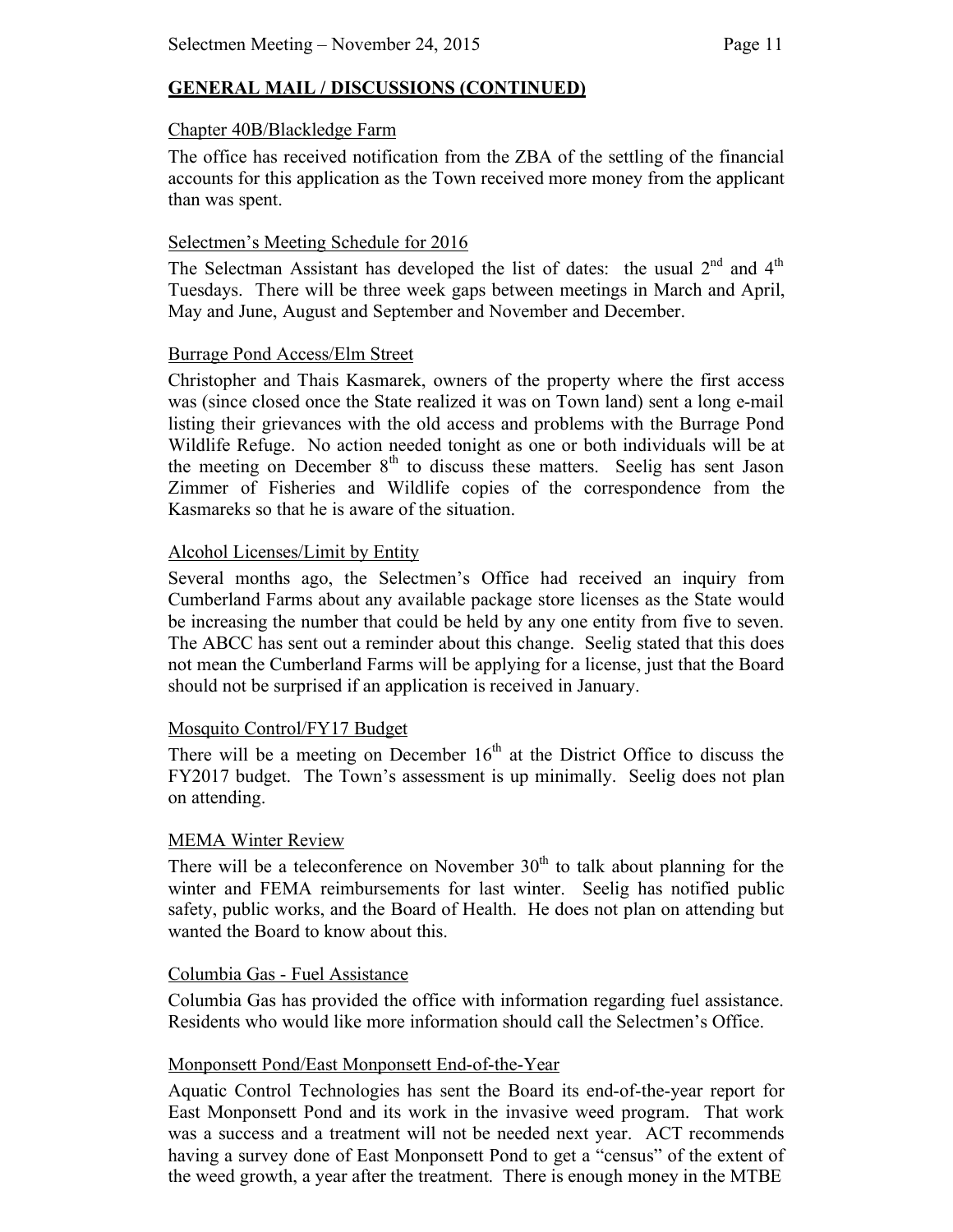stabilization fund to accomplish this. The report for West Monponsett Pond should be available by the end of the month. The East Monponsett Pond report is available on the Town's web site or if anyone wants a paper copy one can be provided.

Seelig stated that DEP has been having meetings with Town of Halifax and the City of Brockton about Monponsett Pond. He thinks they have made progress with the City of Brockton in terms of the city making changes in their policies about how the dam will be controlled and when diversion takes place. He is happy that meetings have taken place but he is concerned there is no goal to have the ponds opened for recreational use 365 days a year and thinks that Brockton needs to say they are willing to do anything to make that happen. He continued to say that he wants to emphasize to DEP that he is happy they are doing this work but Brockton needs to say that they will do everything that is necessary and spend whatever money is needed to get to reach that goal. Halifax has been putting money into the ponds over the last several years and progress has been made on our end but it is time the city hold up to their responsibilities that fall under the legislature of 1964. Seelig thinks DEP is nervous about how they can enforce this but that is not Halifax's job our job is to push the City of Brockton to do what is right.

Roy thinks we are making progress and that Brockton has agreed to things they already are doing. She continued to say that Paul Collis, representative from the Watershed Association, had a conversation with Tom Calter at one of the meetings and he suggested that Collis get in touch with the Deputy Commissioner of DEP. Collis has drafted a consent order between the DEP and the City of Brockton and forwarded to Seelig to look at. Roy thinks it will be helpful that the BOS send a letter supporting the initiatives to DEP. Garron said he has read it and agrees with but said that the thing that was missing was an amount of money Brockton should pay for treatment of the ponds and Roy said the reason there is no figure is because the amount could fluctuate for the treatments and we don't want to hold Brocton to a certain amount as it their responsibility maintain the water quality.

Seelig said that we want a certain amount of water going down stream on a daily basis but the problem is if you keep the gates down at some point you will run out of water. He feels there needs to be a better regulation between the sleuth gate and the fish ladder so that there is always a certain amount of minimal flow going down stream on non-diversion days.

Roy wanted to remind the Board that when Brockton diverts they divert twentyeight million gallons of water a day. Seelig pointed out other things need to be done such as improving the water system in Brockton and also they should be doing more conservation with residents and businesses. Millias also pointed out that Brockton does not have any watering restrictions.

Seelig said that Brockton voted a ten percent increase in their rate structure for this coming January but they have not approved any increases in the actual budget in connection with that. He is hoping that the money from the rate increase will go to Monponsett but there is nothing saying that it will.

Seelig said Mr. Collis' letter is great and suggested they support it but would like add his comments listed at the bottom of his letter. Garron likes what is in the letter but if Seelig wants to add to it he is okay with him doing so. Roy and Millias agreed.

Copy of Mr. Collis' letter is attached hereto and made an official part of these minutes.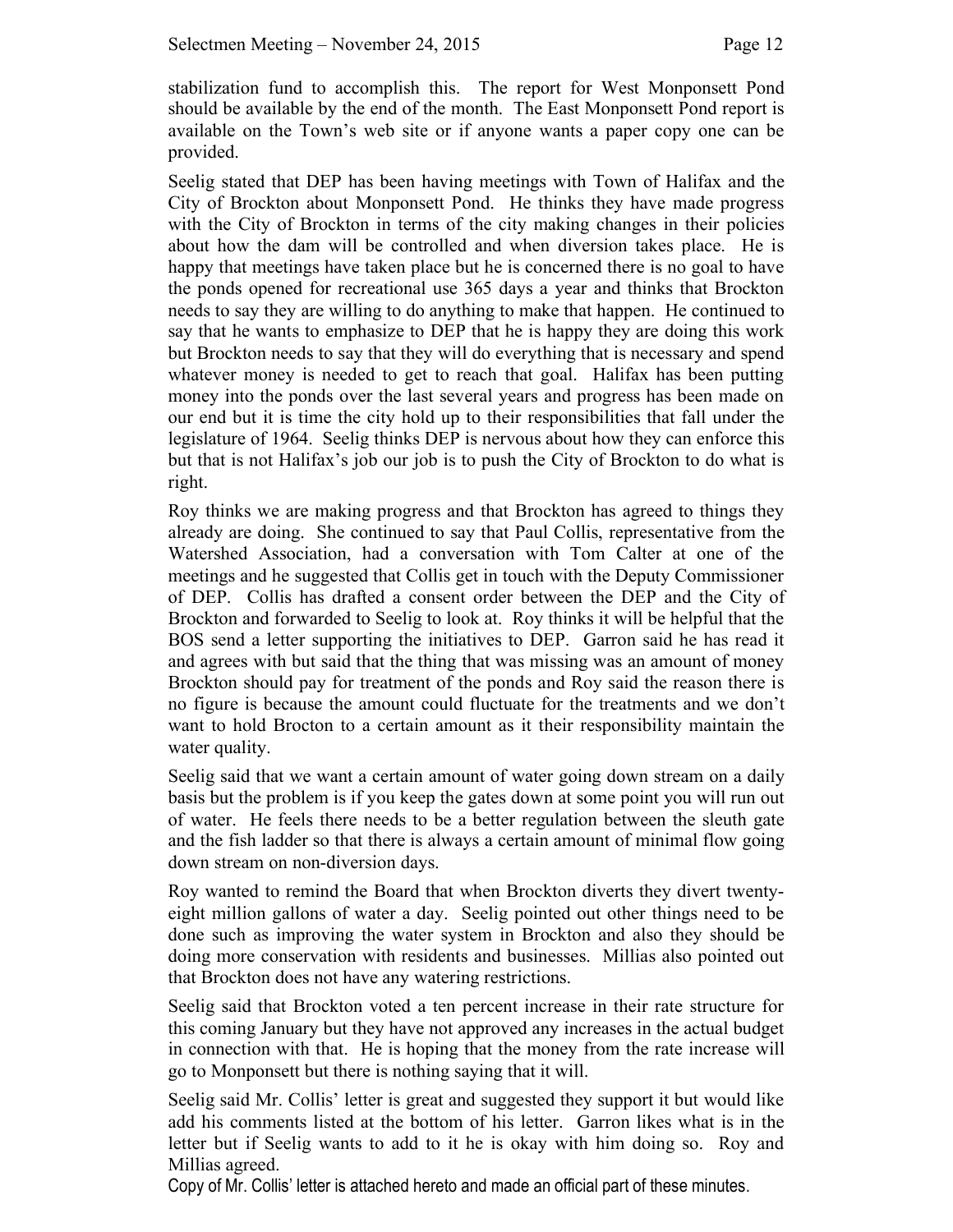### Talent Bank Form

Anna Grace Raduc sent in a talent bank form for a number of committees. The Finance Committee will interview her later this year. All other committees have been notified.

### Beautification Committee Resignation

Moved by Millias and seconded by Garron, the Board unanimously voted to accept the resignation of Ms. Raduc and send a thank you letter to her for serving on the committee.

### Fieldstone Farms/Show Schedule for 2016

Scott Clawson has sent the Town the dates for his 2016 the shows. The ZBA noted that the schedule includes five multi-day shows while the stipulations for the property limit it to four. The ZBA has asked that the Board of Selectmen notify Mr. Clawson of this discrepancy and have him bring the schedule into compliance with the stipulations. It was said to check his website to see if the dates correspond.

Garron suggested that a copy of his show approvals be sent with the letter. The Board voted as follows to send a letter to Mr. Clawson:

| Roy:     | Aye |
|----------|-----|
| Garron:  | Aye |
| Millias: | Aye |

### Wetlands/Halifax Country Club

There was a site visit to the location by DEP, the Town, representatives of the HCC and the abutters. It is likely that some land will be permanently disturbed with replication happening elsewhere on the property. The engineer for the HCC will submit revised plans to the DEP.

### Record Disposal

The Selectmen's Office has proposed requesting that the Secretary of State's office approve the disposal of various records that have past the dates when they must be retained.

Moved by Millias and seconded by Garron, the Board unanimously voted to request the Secretary of State's office approves the disposal of various records that have past the dates when they must be retained.

### Nessralla - Solar Project - 69 Summit Street

Last year, Kozhaya Nessralla sent the Town the required request to determine if the Town was interested in purchasing his back land at 69 Summit Street as he planned to take it out of Chapter 61A to lease the land for a solar field. The Town never said it was interested, but the project did not go forward and he never took the land out of Chapter 61A. The Selectmen's Office received a set of site plans for the project which is before the Planning Board for earlier this month. Seelig has asked Town Counsel as to whether Mr. Nessralla was required to re-submit the request to the Town to determine if the Town/Town Departments were interested in the property (an appraisal would need to be done to determine the value based on the value of the lease). To ensure that Mr. Nessralla covers everything, Seelig is recommending that the Town contact him and inform him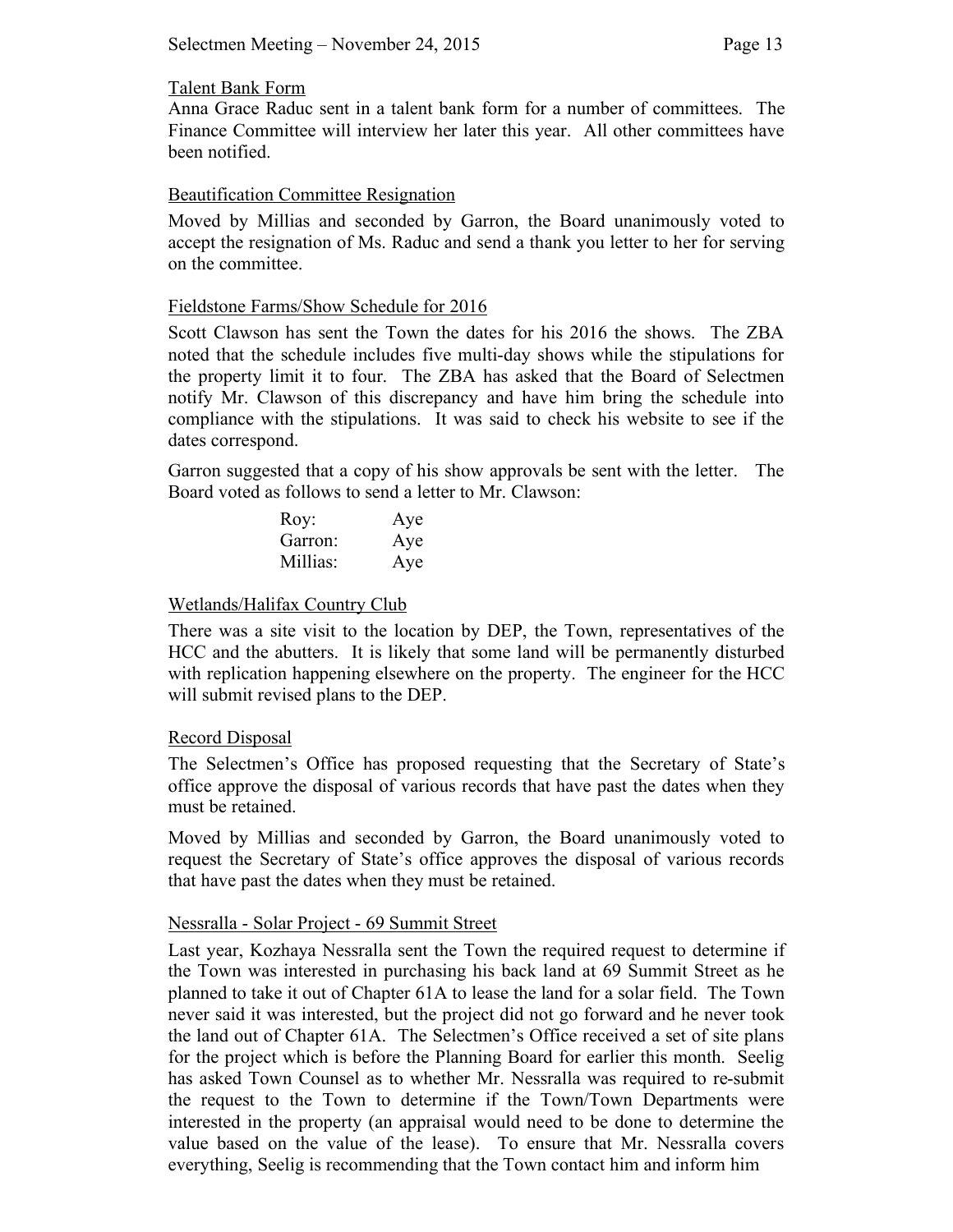that he needs to go through the procedure again in connection with taking the land out of Chapter 61A. Garron thinks a letter should be sent to him.

### New Animal Inspector

The Board was informed from the Board of Health on Halifax's new Animal Inspector, Tracy Noland.

### Surplus - Library

Moved by Garron and seconded by Millias, the Board unanimously voted to declare surplus the following items from the Library:

> 2009 Dell PC - Optiplex 360 2007 Dell PC - Optiplex GX620

# Binders for Town Meeting Articles

John Bruno has recommended that binders be created with number tabs for each article so that everyone can find the articles faster seeing as we use the lottery system. Both Seelig and Millias thought it was a great idea.

## Brockton Diversion from Monponsett

DEP has notified Seelig that Brockton has started diverting. The algae count has been below 70,000 the last two weeks and this is the time of the year that Brockton can divert. No action needed but Seelig wanted the Board to know.

### Public Records Law

Seelig update the Board with the following:

A revised bill was brought out of House Ways and Means last week and voted on by the House. The MMA is in favor of the bill as it is better than the earlier version. It would provide more time for municipalities to respond to requests, allow for appeals to the Supervisor of Public Records, lower the copying charges to 5 cents per page, make free the first two hours of staff time, allow for appeals in courts, require a public records access officer, try to improve electronic access to records, and the Secretary of State would create new regulations to go into place on July 31, 2016. Changes would not go into effect until October 1, 2016. Entities that are exempt now would remain exempt (the Legislature).

## Halifax Garden Property

A representative of Charles Downer (owner of the Halifax Garden property) had contacted Seelig asking if the Town had had any discussions about the property recently and Seelig told him we have not but from time to time have met with Mr. Downer and we remain interested in any possible proposals.

## Blacksmith Shop

The Historical Commission is working with "The Blacksmith Co-op, Inc." aka Mark Alan Young for him to use the Blacksmith Shop for demonstrations, etc. There is not action needed from the board, Seelig just wanted them to know about it.

## Surplus/Inoperable Printer - Veterans' Office

Moved by Garron and seconded by Millias, the Board unanimously voted to declare surplus a Lexmark Prospect Pro205 printer from the Veterans' Office.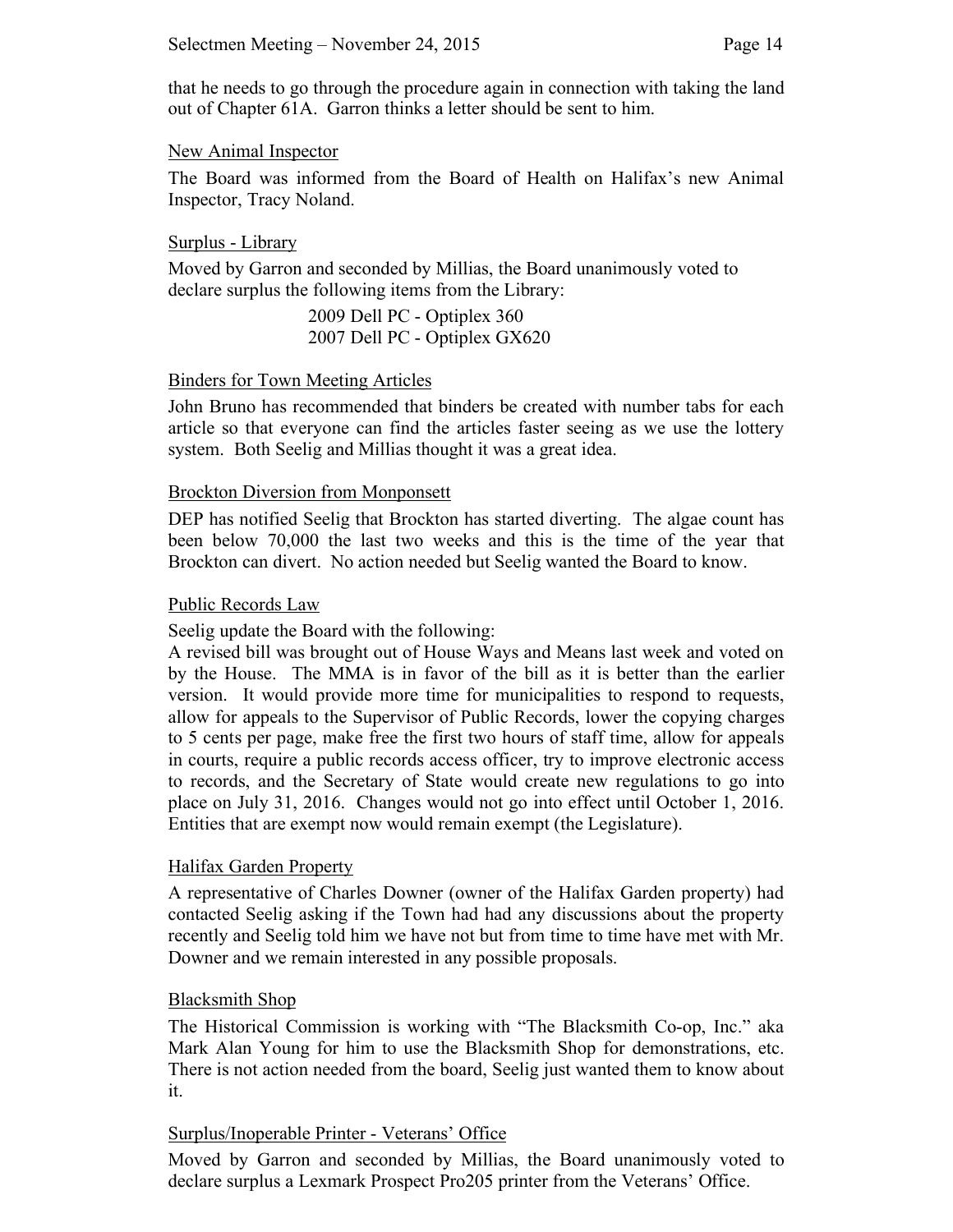### Ambulance Abatement

Moved by Millias and seconded by Garron, the Board unanimously voted to abate the following amount from the Ambulance Account:

October 2015 FOR \$ 12,663.53

## School Roof Project

There will be a multi-committee meeting on November  $30<sup>th</sup>$  to go over the status of the school roof project and future steps.

### Tri-Town Finance Committee

Next meeting will be February  $1<sup>st</sup>$  at 7pm in the Great Hall.

## Dog Citations

A resident come in to complain that the Town charges too much when reaching the stage of issuing citations for dog owners who have failed to license their dogs and does not provide sufficient notice about deadlines and amounts. Seelig is going to check with the Town Clerk regarding the process.

### Joint Meeting on Regional/Shared Services

Seelig met with his colleagues from Carver, Plympton and Kingston regarding working with a few of the regional planning agencies for them to conduct some research on regional services.

### Recycling Abatements

## *Recycling Bill #2051*

Moved by Garron and seconded by Millias, the Board unanimously voted to abate Recycling Bill #2051.

### *Recycling Bill #323*

A resident is asking for an abatement as they have not lived the home since January 2015 due to water damage.

\*the office received a print out of the resident's water bill and it reflects that there has been minimal usage from 10/2/14 to 4/6/15 and no usage from 4/7/15 to 11/23/15.

Garron recommended abating fifty percent of the bill and Millias agreed.

Moved by Garron and seconded by Millias, the Board unanimously voted to abate Recycling Bill #323 in the amount of \$25.00.

## **EXECUTIVE SESSION**

The Board unanimously voted as follows to enter into executive Session at 9:50 P.M. to discuss security of Town with Police Chief and a criminal matter:

| Troy E. Garron | $\sim$         | <b>Yes</b> |
|----------------|----------------|------------|
| Thomas Millias | $\sim$ 10 $\,$ | Yes.       |
| Kim R. Roy     | $\sim$ 10 $\,$ | <b>Yes</b> |